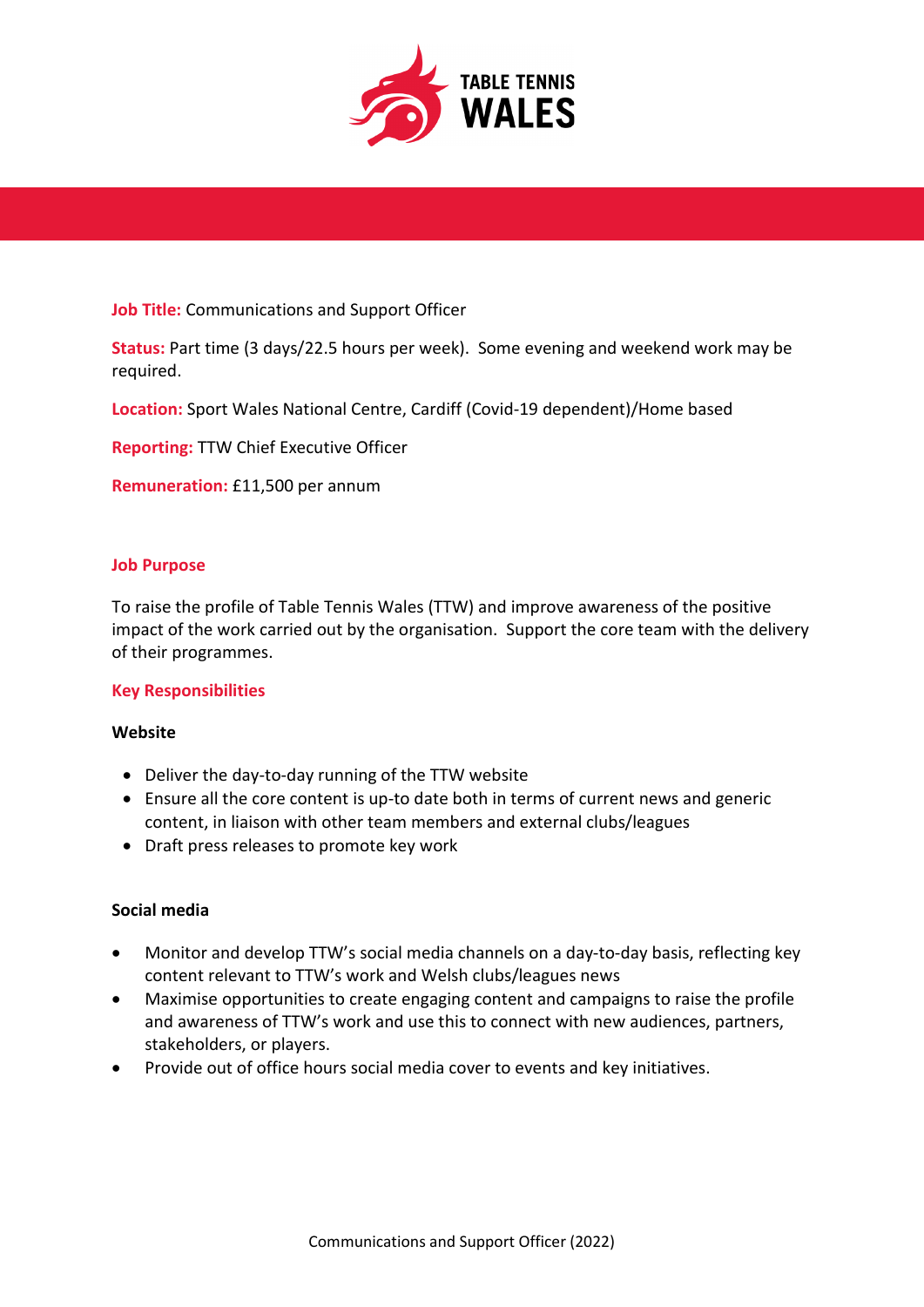

### **Multimedia content**

- Generate graphics and imagery to ensure TTW's digital channels are informative and engaging
- Delivering news stories and features for the website and other direct communications, including e-newsletters, blogs etc

# **Membership/Core team support**

- Manage all general queries and build effective communications with clubs and leagues across Wales
- Support players and clubs/leagues to use the TTW/Sport80 online membership system, including reconciling membership payments
- Assist the core team with the promotion and entry of TTW events

This list is not to be regarded as exhaustive and there may be other duties and requirements associated with the post which Table Tennis Wales may ask the post-holder to perform from time-to-time.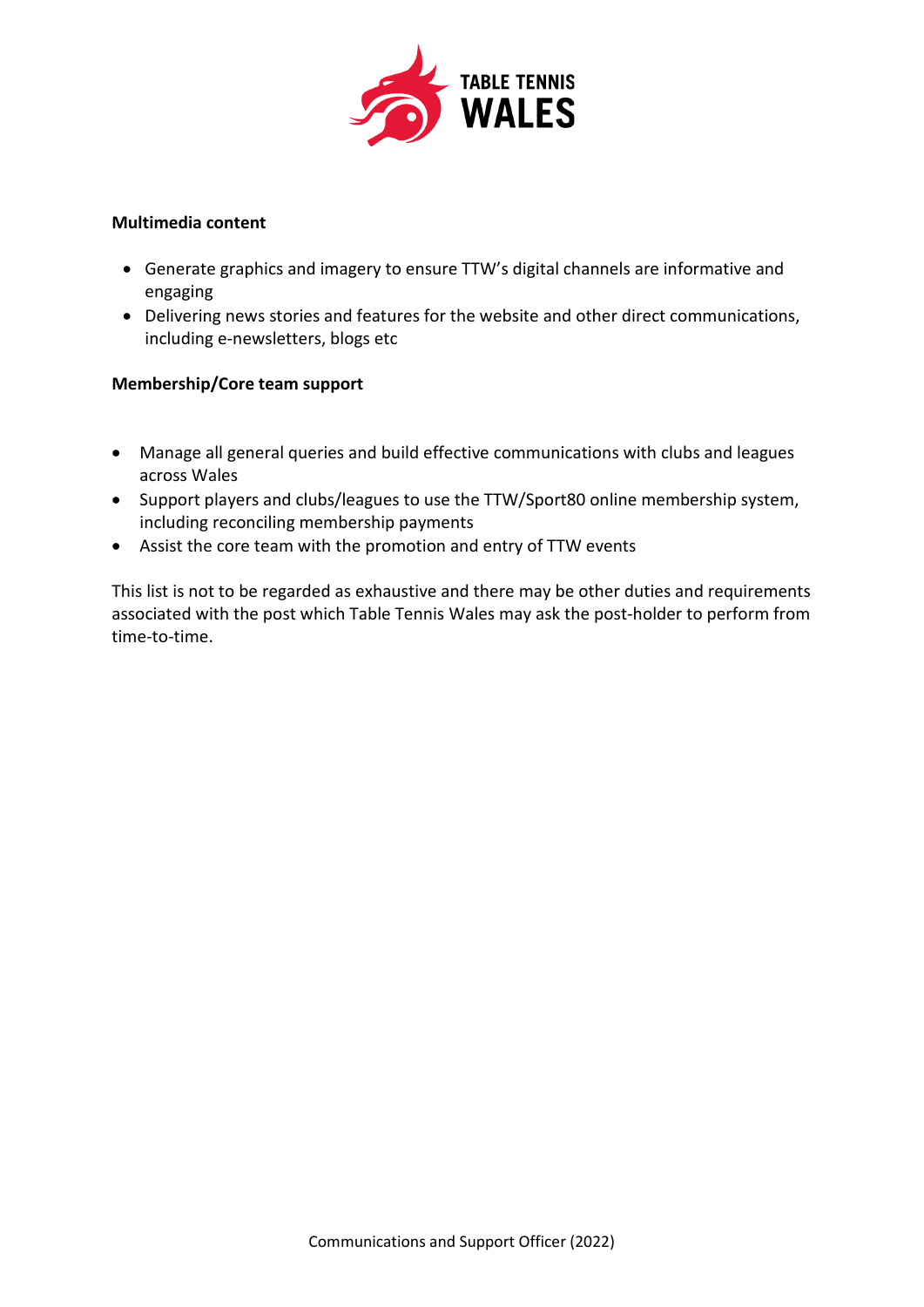

# **Person Specification**

## **Technical Skills**

## **Essential**

- Educated to degree level or equivalent
- An eye for detail and the ability create high quality copy
- Relevant experience of working with digital communications
- Experience of day-to-day running of multiple social media platforms and an ability to ensure consistency across all communications
- Excellent written and oral communications
- Creativity and imagination the ability to translate an idea into a reality
- Excellent interpersonal skills and the ability to build a rapport with internal and external colleagues
- Ability to work autonomously and organise and prioritise tasks

#### **Desirable**

- Experience of managing websites through a Content Management System
- Experience of using CRM/membership systems
- Experience of internal and external communications campaigns
- Good IT skills and working knowledge of Microsoft Office
- Excellent written and spoken English
- Strong organisational and administrative skills